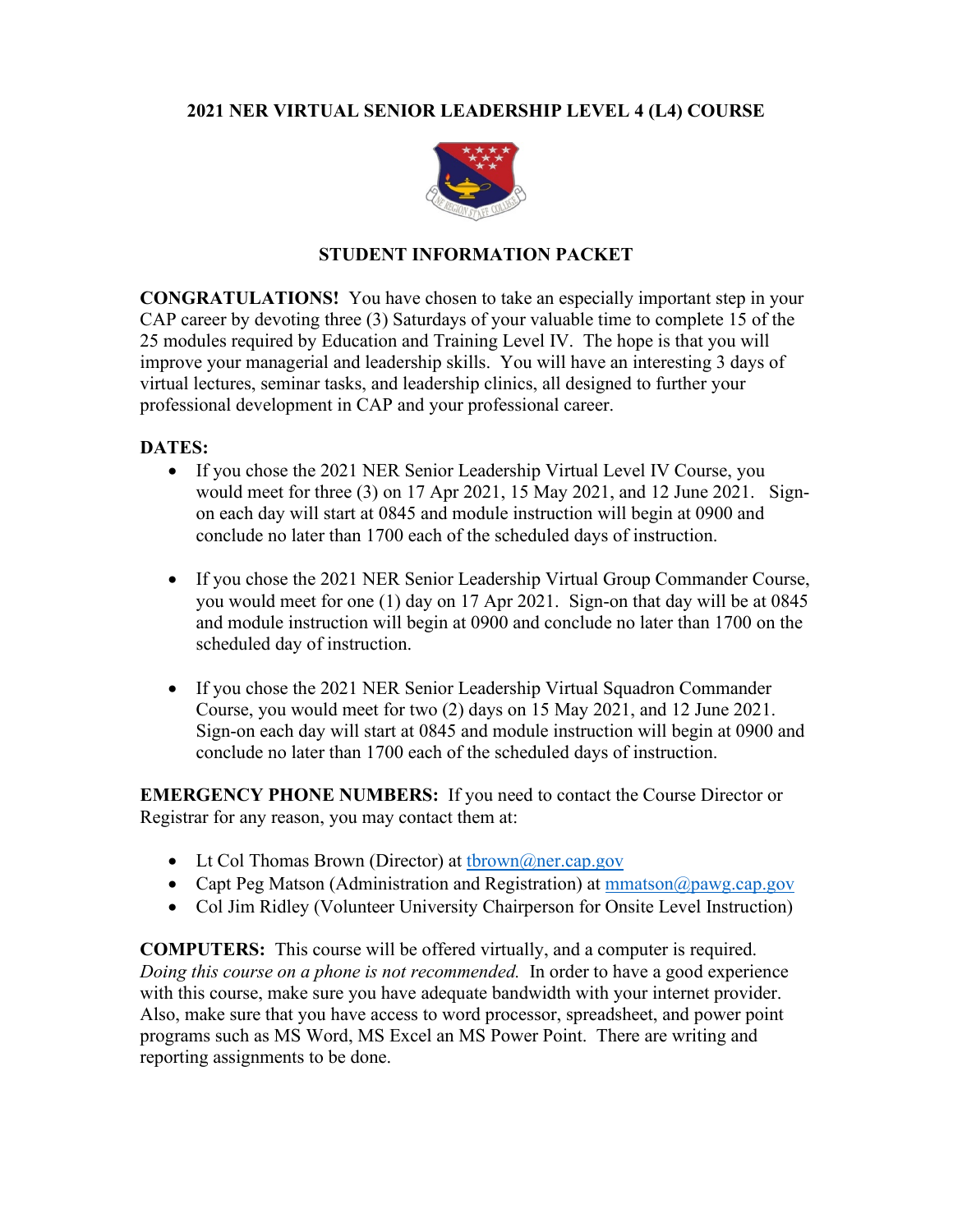**BREAKOUT SESSIONS.** Several of the modules of instruction will require breakout sessions which will be handled by your onsite virtual instructor and will consist of 6-8 students with a Breakout Room Advisor. These Breakout Sessions are intended to allow each participant the opportunity to obtain a wider range of ideas and broaden their knowledge of CAP in general as well as to meet members from different areas. You will be expected to participate during these Breakout Sessions.

**UNIFORMS:** Recommended Uniform of the Day is the polo or golf shirt combination. Air Force Style blues uniform and corporate whites are also allowed. ABU or Blue Utility uniform, and/or flight suits are not authorized for wear at this course.

**VIRTUAL PLATFORM:** The primary platform for this virtual experience will be Zoom. During the primary lecture time, you need not have you Video or Audio on. However, during the Breakout Sessions, you must have your Video on. It is difficult to interact if your Video is off. If you are not familiar with Zoom, our team will offer a practice Zoom session prior to the first day of instruction.

**INSTRUCTORS:** The instructors for this course are qualified Volunteer University Instructors with permissions to teach their specific module of instruction. These instructors are the ones that will decide if you pass the module or not and will be the person that will enter your credit for the module in eServices. Each instructor will set the directions for their module. Each instructor will provide you with their contact information in case you have questions, issues, or concerns about their topic and or assignments.

**ATTENDANCE:** You must be engaged in each of your modules throughout the day. If you need to be absent during your module of instruction, you must be excused by the instructor. To get credit for the module you must be in attendance for a minimum of 80% of the scheduled module instruction time. We are relying on your integrity and the instructor in relation to attendance.

**WRITTEN ASSIGNMENTS:** All written assignments must be handed in no later than 14 days after the day of instruction. Example: During the first set of modules on 17 Apr 2021, your written assignments must be in by 31 Mar 2021. This will give the instructor time to correct them and provide feedback before the next set of modules on 15 May 2021.

**OFFICE HOURS:** During the time of this course the Director will offer office hours prior to each scheduled instructional date and right after each instructional date in case there are questions, issues or concerns.

**CREDIT FOR MODULES:** Different than prior courses like SLS, CLC, UCC, RSC, etc., you are given credit for each module of instruction, not the entire course. Therefore, if you miss a module of instruction, you need only repeat that module, not the whole course. You can keep track of the modules you complete in each ET Level in eServices. See Below.